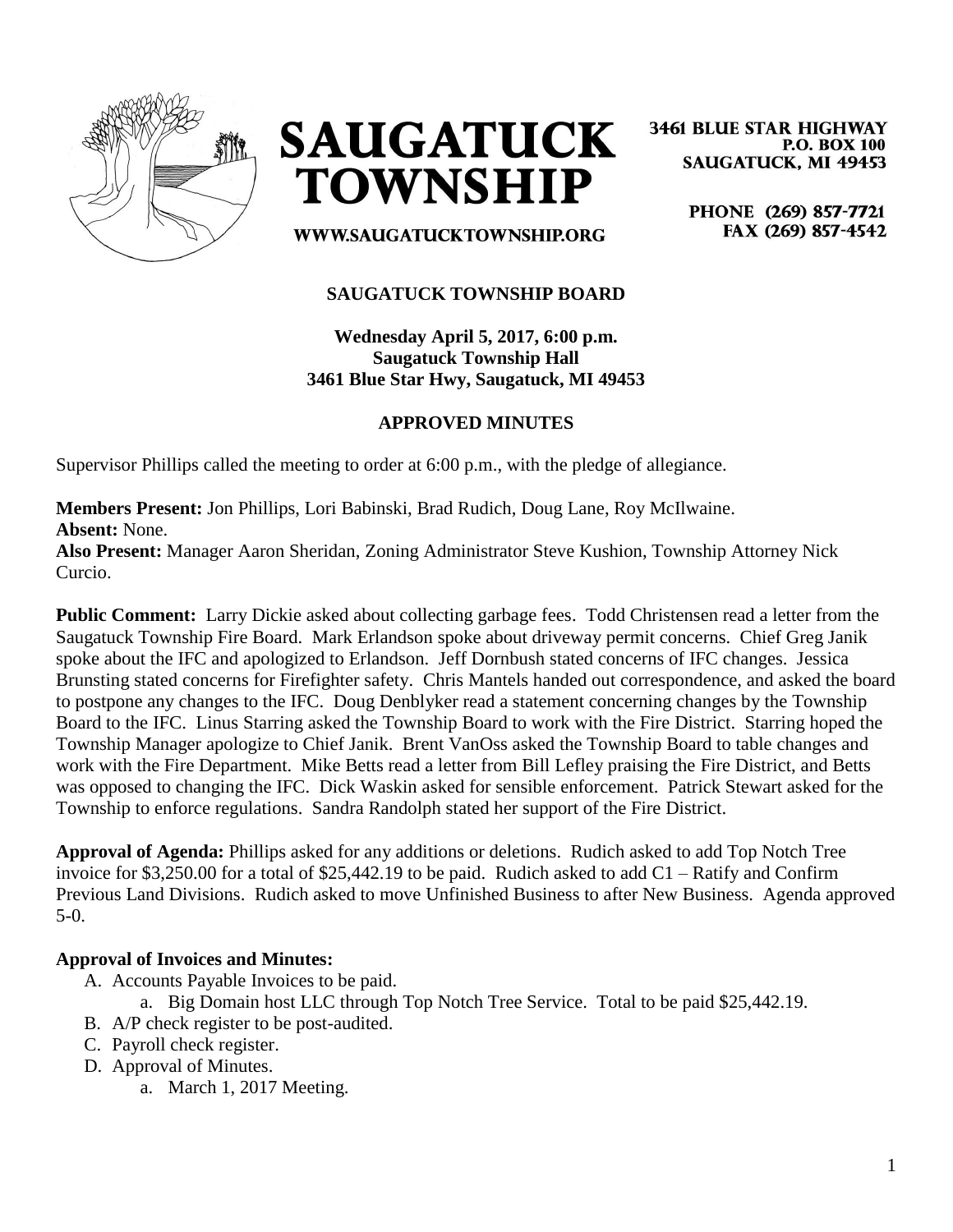Phillips asked Sheridan about Cemetery concrete bill. McIlwaine asked to clarify public hearing was for Lakeshore Drive. Sheridan stated the host would be the same. Rudich made the motion to approve the Invoices and Minutes, second by Phillips. No discussion. Motion passes 5-0.

**Correspondence:** Dale & Kathy Plapp, 3034 Harbor Rd, Opposes a single trash hauler. Tina Oonk, 6584 Bradley Rd, Opposes a single trash hauler. Mike Oonk, 6587 Bradley Rd, Opposes a single trash hauler. Barb Figeley, 6583 Bradley Rd, Opposes a single trash hauler. Brad Fiala, 6577 Bradley Rd, Opposes a single trash hauler. Pat Salmon, 6570 Bradley Rd, Opposes a single trash hauler. Joe Nania, 3218 Sagewood Tr, Opposes a single trash hauler. Mike Coon, 3216 Sagewood Tr, Opposes a single trash hauler. Leontine Kalivoda, 2756 66th St, Opposs a single trash hauler. Tom & Gail Henneberry, 3012 Newport Dr, Opposes a single trash hauler. Kaye Clements, Lake Michigan Shores Homeowners Association, Opposes a single trash hauler. John Eisinger, 6935 Blue Water Ln, Opposes a single trash hauler. Renee Zita, 3023 Harbor Rd, Opposes a single trash hauler. Dee Dee Hanson, 6288 Riverside Dr, Opposes a single trash hauler. Todd Needham, 6897 Shore Dr, Opposes a single trash hauler. Joe & Cathy Fucile, 6534 Old Allegan Rd, Opposes a single trash hauler. Kathy Roderick & Sam Landers, 6914 Bendemeer Dr, Opposes a single trash hauler. Mike Deem, Timber Bluff Lakefront Lodging, Opposes a single trash hauler. Frank Davis, 2847 Lakeshore Dr, Opposes a single trash hauler. Norma Greene, 6597 Wiley Rd, Opposes a single trash hauler. Julie Greene, 6597 Wiley Rd, Opposes a single trash hauler. David Gaitson, 2951 66th St, Concerned resident on a single trash hauler. Terri Shanahan, 305 N Maple St, Opposes a single trash hauler. Steve & Nancy McKown, 2845 Lakeshore Dr, Opposes a single trash hauler. Harold Vanden Bosch, 6945 Old Owl Dr, Opposes a single trash hauler. David Rathbun, 305 N Maple St, Opposes a single trash hauler. Marty & Amy McKellips, 2456 63rd St, Opposes a single trash hauler. Julie Kirshbaum, 6325 Forest Trail, Opposes a single trash hauler. Michael Bojko, 2690 Deep Forest Trail, Opposes a single trash hauler. Brian Teunis, 2687 Deep Forest Trail, Opposes a single trash hauler. Kevin Klynstra, Mayor of Zeeland, Supporting small business owner, J's. Kenneth Malik, 6332 Old Allegan Rd, Opposes a single trash hauler. Robert Carey, 6841 Sherwood Trail, Opposes a single trash hauler. Bob Lampen, 6319 Riverside Rd, Opposes a single trash hauler. John Taylor, 2983 Lakeshore Dr, Opposes a single trash hauler. Tom Konvolinka,6530 Leo's Lane, Opposes a single trash hauler. Patricia Denner, 3455 Clearbrook Ct, In favor of a single trash hauler. Carol Ray, 3201 Silver Acres Dr, In favor of a single trash hauler. Keith & Stacey Aldrich, 3437 64th St, In favor of a single trash hauler. Andy & Cathy Prietz, 6177 Bayou Trail, In favor of a single trash hauler. Richard Donovan, 2641 Lakeshore Dr, In favor of a single trash hauler. John Helmrich, 3522 64th St, In favor of a single trash hauler. Tom & Sondra Clark, 6606 Cemetery Rd, In favor of a single trash hauler. Steve Townsend, 3488 64th St, In favor of a single trash hauler. Larry Dickie, 6108 Old Allegan Rd, In favor of a single trash hauler. John & Cynthia Raven, 2904 Peach Creek Ln, In favor of a single trash hauler. Susan Zerkle, 3460 66th St, In favor of a single trash hauler. Roy McIwaine, 3466 Riverside Dr, In favor of a single trash hauler. Sandra Randolph, 3442 Riverside Dr, In favor of a single trash hauler. Kathy Roper, 2932 Peach Creek Ct, In favor of a single trash hauler. Jane Dickie, 6108 Old Allegan Rd, In favor of a single trash hauler. Patrick Stewart, 3212 Fox Ridge Ct, In favor of a single trash hauler. Kathy Strum, 2579 63rd St, In favor of a single trash hauler. Mary Townsend, 3488 64th St, In favor of a single trash hauler. Tom Nowak, 3213 Silver Acres Dr, In favor of a single trash hauler. Joan Skinner, 2513 63rd St, Opposes a single trash hauler. Liz & Dave Engel, 3041 Indian Point Rd, In favor of a single trash hauler. Nancy Van Den Berg, 3220 Silver Acres Dr, Opposes a single trash hauler. Ann & Jerry Longerot, 2582 Lakeshore Dr, Opposes a single trash hauler. Erika Rose, 6852 126th Ave, Opposes a single trash hauler. Bill & Bob Lefley, 6936-6940 Windwood Lane, Opposes a single trash hauler. Toni & Tim McCormick and Tara Hogan, 99 Lakeshore Dr, Opposes a single trash hauler. Ray & Joyce Horath, 2554 Lakeshore Dr, Supports single trash hauler if it saves them money. Chris Maitner, 2779 Blue Star Hwy, Opposes a single trash hauler. Chris Mantels, 2454 Blue Star Hwy, Opposes a single trash hauler. Tim Leach & Family, 2897 64th St, Opposes a single trash hauler. Lynne O'Brien, 6439 Daniel Dr, 6439 Daniel Dr, Opposes a single trash hauler. Jim Wentzell, 2659 Chestnut Dr, Opposes a single trash hauler. Sarah Heavener, 2949 66th St, Opposes a single trash hauler. Mary Kay Baker, 2959 Lakeshore Dr, In favor of a single trash hauler. Carol Sarosik, 2909 Lakeshore Dr, Opposes a single trash hauler. Geraldine Kupres, 2739 64th St, Opposes a single trash hauler. Sam Wanner, 2911 Lakeshore Dr, Opposes a single trash hauler. Dave & Theresa Butler, 3489 64th St,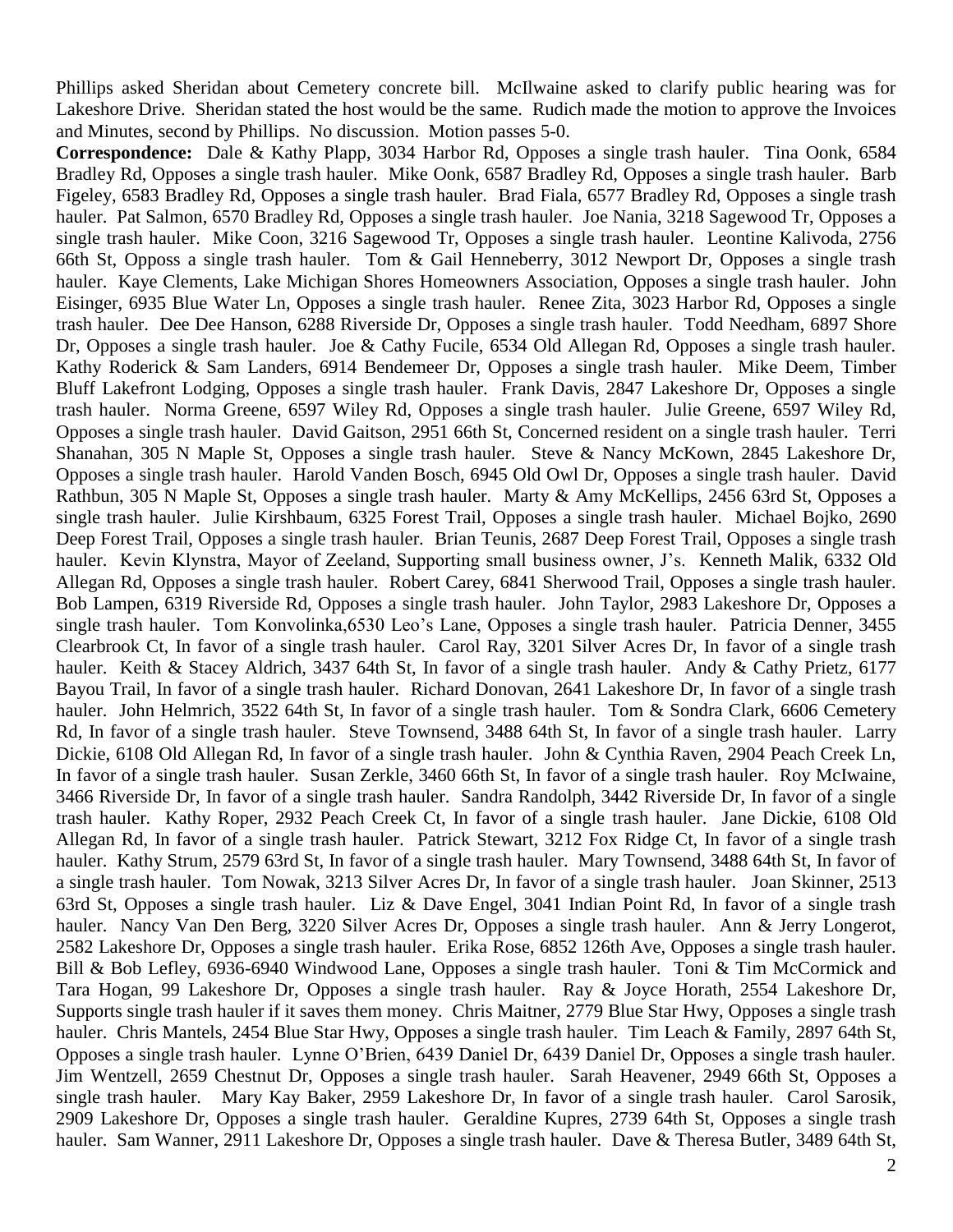Opposes a single trash hauler. Anita Nielsen, 6423 Old Allegan Rd, Opposes a single trash hauler. Helen & Robert Foster & Mary Ann Curtis, Ganges twp resident, Opposes a single trash hauler. Kirk & Cindy Raue, 2834 65th St, Opposes a single trash hauler. Kevin Klynstra, Zeeland resident, Small businesses like J's are crucial to the area ecomomy. Ed Welk, 2557 Lakeshore Dr, Opposes a single trash hauler. Diane Squire, 6552 129th Ave, Opposes a single trash hauler. Wayne & Sherry Brower, 6945 Old Owl Dr, Prefers to stay with J's disposal because of the smaller truck. Fire Board of the Saugatuck Township Fire District, Letter was submitted that the board made a motion and was passed by the board unanimously to ask the Fire Board's Attorney to draft a letter stating the boards stand on the action of Saugatuck Township to change the International Fire Code. Daniel Poll, Michigan Township Services, Supports the IFC code as is. Ronald Farr(Retired State of Michigan Fire Marshall), Supports the IFC code as is. Bill Lefley, Supports the Saugatuck Township Fire Department regarding the fire code. Chris Mantels, Fire Inspector/Captain, Supports the IFC code as is. Doug DenBleyker, Fire Inspector/Fire Marshal, Supports the IFC code as is. Kirk Harrier, Saugatuck City Manager, urges the board to engage with the other 2 cities. Michael Sharnas, Eagle Ridge Dr developer, Strongly encourages the township to adopt the amended IFC changes.

#### **New Business:**

- A. State of the Court, Judge Baillargeon. Judge Baillargeon reported to the Board on Court programs including drug treatment, sobriety Court and Veteran's programs.
- B. Public Hearing Single Trash Hauler (SWH). Phillips opened the public hearing. Rudich asked to explain the reason for the Public Hearing. McIlwaine stated that the Township was considering a single waste hauler that would service private drives, provide recycling, reduce pollution and road damage and save taxpayers on trash service. Kristin Slimmer added that she didn't know the previous recycling charge could be taken off her tax bill. Phillips opened the Hearing to public input. Sandra Randolph spoke in favor of a SWH. Judith Schneider spoke out against a SHW. Patrick Dargis spoke against a SWH. Kaye Clements asked to consider small driveways. Larry Dickie spoke in favor of a SWH and asked who sent an anonymous green post card. Phil Sabatini asked to keep his choice in hauler. Holly Verde spoke against her choice being taken away. Fred Hamlin spoke against a monopoly. John Philippus asked to keep his choice. Kristin Slimmer asked if she would be obligated to pay. McIlwaine responded that she would not be forced to pay. Sabatino Palmucci spoke in favor of keeping his choice in haulers. Mike Herbert spoke in favor of keeping his current provider. Paul Hicks spoke in favor of keeping his choice. Pat Denner asked to work together on solution. Wayne Kidder was in favor of a SWH for Lakeshore Drive, and suggested several SWH zones. Charlene Felker was in favor of choice and suggested small roads . Roy Hebert was not in favor of a SWH. Ray Barnowski was in favor of choice of SWH. Rich Beebe spoke about yard waste, and was in favor of choice. Ron Gorsica spoke about value of service, and asked to keep his choice. Laurie Goshorn spoke in favor of Township recycling, but not with plastic bags. Rex Felker asked why this was brought up, and was opposed to SWH. Ray Arnett spoke against a SWH. Gary Mohr spoke against a SWH. Kathy Beery Mohr was against a SWH. Dave Butler was opposed to a SWH. Mark Thorkildsen spoke against a SWH. Chris Mantels spoke about keeping choice. Jason Vandewege of J's disposal spoke a SWH. Patrick Stewart asked for more information from the public and Township. Rex Felker spoke about the characteristics of the Township. A gentleman asked for a ballot proposal. Kim Buckley from Chef Container spoke about their business and services. McIlwaine asked about price increases in a contract. Buckley spoke about contracts with built in increases. Open discussion on pricing and truck size ensued. Kerry Rattinger from Republic Services spoke on pricing and services. McIlwaine made the motion to get pricing on a Township wide mailing. Discussion ensued and McIlwaine restated the motion. Second by Lane. Discussion, Rudich and Babinski asked to drop the single waste hauler item completely. McIlwaine asked for freedom of choice for people who want a single waste hauler. Motion passes 3-2.
- C. Land Division Ordinance. Sheridan asked Attorney Curcio to discuss the Ordinance. Curcio explained that historically the procedures that were followed, in the past the divisions were not submitted to the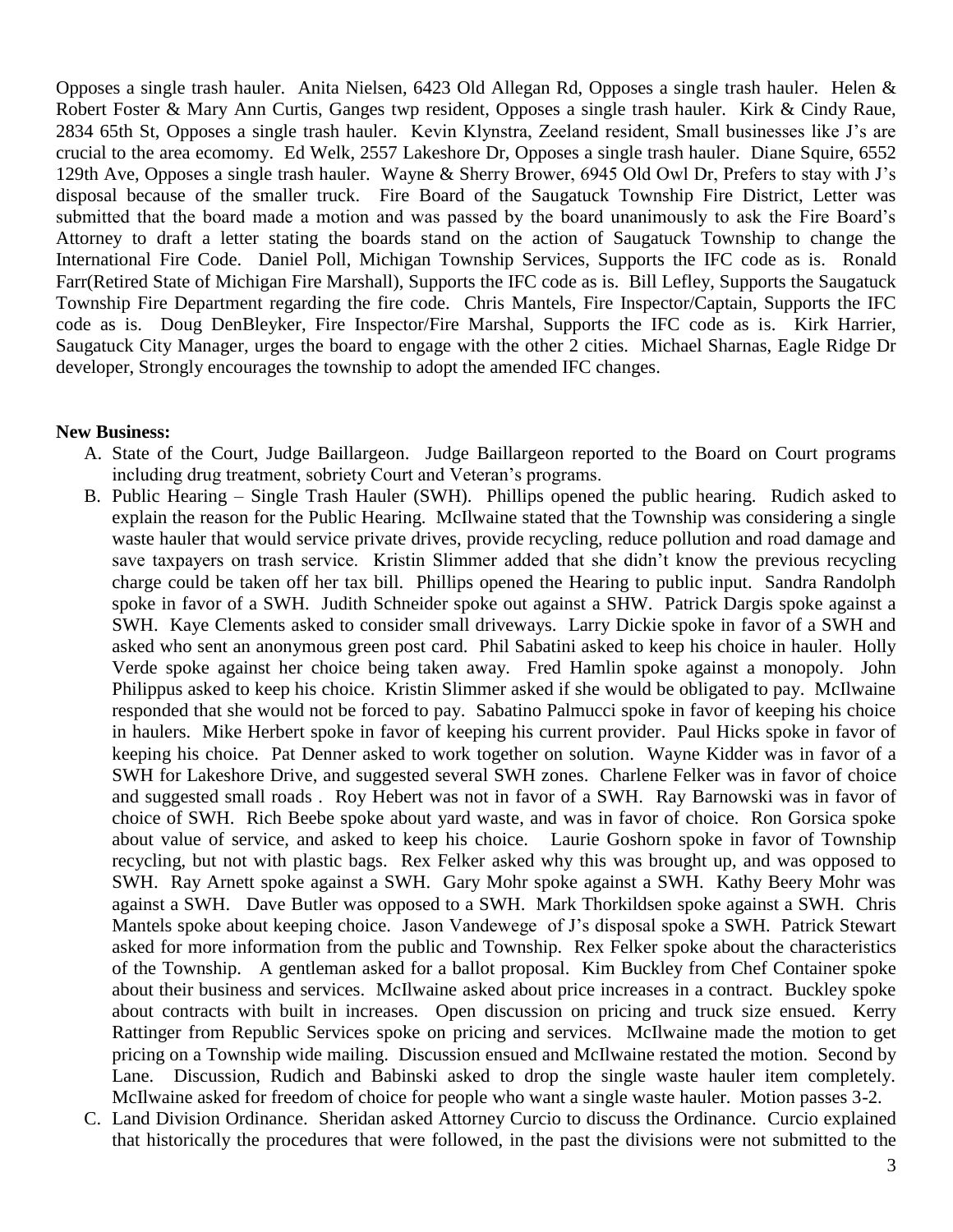Planning Commission for review. Statewide this is not a common practice to submit to a Planning Commission, and under the Land Division Act you have 45 days to act and this might not be enough time. The process is clear and simple for the Zoning Administrator to do, and is typically automatic if the standards are met. There are two Ordinance drafts, one with the Zoning Administrator sign off, and one with Zoning Administrator submitting to the Supervisor for sign off. Discussion on checks and balances for signing off on divisions. Rudich moved the Ordinance draft number 3.27.17 to amend sections 20-30 and 20-33 of the Township of Saugatuck code to provide for the efficient processing of land division applications, with second by Babinski. Roll call vote: Lane, yes; Babinski, yes; McIlwaine, no; Phillips, no; Rudich, yes. Motion passes 3-2.

*C-1*. Ratify and Confirm all Previous Land Divisions. Rudich made the motion to ratify and confirm all land divisions applications previously approved by the Zoning by the Supervisor, and to find that such approvals were approved pursuant to a delegation of authority from the Township Supervisor. Support from Babinski. Roll call vote: Phillips, yes; McIlwaine, yes; Babinski, yes; Lane, yes; Rudich, yes. Motion passes 5-0.

- D. Rezone Parcels  $135<sup>th</sup>$  St. Phillips made the motion to amend the zoning map provided by section 40-586 of the Township of Saugatuck zoning Ordinance to rezone the property at 6523, 6527, and 6523 135<sup>th</sup> Ave. from the R-1 Residential zoning district to the C-1 General Commercial zoning District. Support from McIlwaine. Roll call vote: Babinski, yes; Lane, yes; Rudich, yes; Phillips, yes; McIlwaine, yes. Motion passes 5-0.
- E. Saugatuck Schools Tax Collection 2017. McIlwaine asked if this was the same as last year. McIlwaine made the motion to approve the memorandum of agreement for collection of 2017 summer taxes. Rudich supported. No discussion. Motion passes 5-0.
- F. Resolution to Establish a Fire Suppression Connection Fee. Sheridan explained that if an additional tap on a water main was needed then a Connection Fee would be charged. The fee would be based on ½ a Residential Equivalency Unit per water service REU. Before fees can be charged they need to be added to the Township fee schedule. McIlwaine asked if Chief Janik had any input. Janik stated that a separate tap it is not very common, but helps if a main line is turned off. Rudich made the motion to establish a fire suppression connection fee rate per residential equivalency unit for new connections to the Township public water system. Phillips supported. Roll call vote: McIlwaine, yes; Babinski, yes; Lane, yes; Rudich, yes; Phillips, yes.
- G. Allegan County Road Commission Project Bids. Sheridan explained this was a standard requirement to approve the low bid for current year road projects. Rudich made the motion to approve the low bid from Michigan Paving & Materials and Allegan County Road Commission services of \$256,410.50, for the 2017 Township road projects. Support from Lane. Motion passes 5-0.
- H. Non-Motorized Trail Repair Bids. Sheridan explained that the Parks Commission got several competitive bids to fix a couple parts on the trail. Phillips made the amended motion to approve the proposal from Stripe A Lot to fix the non-motorized trail, not to exceed \$12,000. McIlwaine supported. No discussion. Motion passes 5-0.
- I. Letter of Support Douglas Point Pleasant Marina. Sheridan stated that City of Douglas asked for a letter of support for a MNRTF grant application for the purchase of Point Pleasant Marina. McIlwaine made the motion to support the City of Douglas MNRTF grant application for the purchase of Point Pleasant Marina, Phillips supported. No discussion. Motion passes 5-0.

### **Unfinished Business:**

A. Fire Code Administration and Cost-Recovery Ordinance Amendments. Phillips made the motion to table the discussion, seconded by McIlwaine. Discussion on continued changes. Zoning Administrator Steve Kushion spoke on Fire District communications. Kushion stated several changes had to go to the Planning Commission. Discussion on continued talks with Fire District. Motion to table passes 3-2.